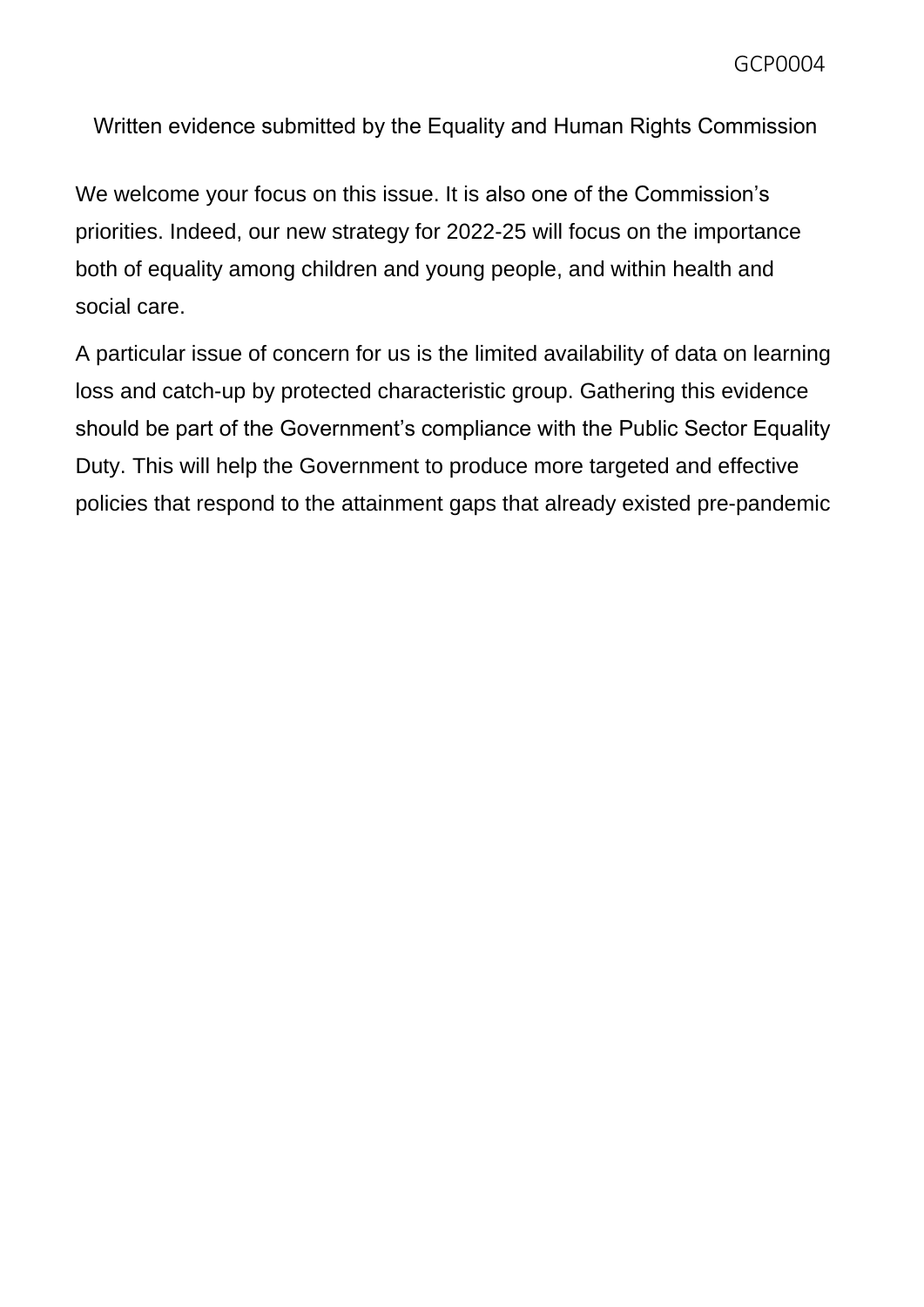and particularly affected boys, Black Caribbean children, Gypsy, Roma and Traveller children and pupils with additional support needs.

The Department for Education has recognised the disproportionate impact of the pandemic on children with special educational needs, and we are pleased that the education recovery programme prioritises these students. We welcome the additional funding allocated to children in specialist settings. But we think that the Government should have allocated a higher per-pupil rate to mainstream schools to enable additional support to pupils with special educational needs who are in these settings as well.

The current gaps in evidence mean that the impact of the pandemic on learning loss across groups with different protected characteristics remains unclear. Initial [research](chrome-extension://efaidnbmnnnibpcajpcglclefindmkaj/viewer.html?pdfurl=https%3A%2F%2Fassets.publishing.service.gov.uk%2Fgovernment%2Fuploads%2Fsystem%2Fuploads%2Fattachment_data%2Ffile%2F1029841%2FUnderstanding_progress_in_the_2020-21_academic_year_Report_4_October2021.pdf&clen=1016963&chunk=true) from the Department concludes that there was no overall impact of the pandemic on children with special educational needs within the 2020/21 academic year. However, the research considers ethnicity using high-level categories and focuses on data from a small number of school subject areas. This could mask differences between different groups and result in conclusions that are not specific enough. Other [studies](chrome-extension://efaidnbmnnnibpcajpcglclefindmkaj/viewer.html?pdfurl=https%3A%2F%2F21e8jl3324au2z28ej2uho3t-wpengine.netdna-ssl.com%2Fwp-content%2Fuploads%2Fjuniper_folder%2FJuniper-Education-National-Benchmark-Dataset-Report.pdf&clen=243765&chunk=true) have reached different conclusions. We consider that more research is needed for there to be a more complete picture to enable effective policy interventions.

Your Committee has a crucial role in scrutinising the Department's education recovery work. As such, we ask that you consider the following questions for future evidence sessions with its officials: